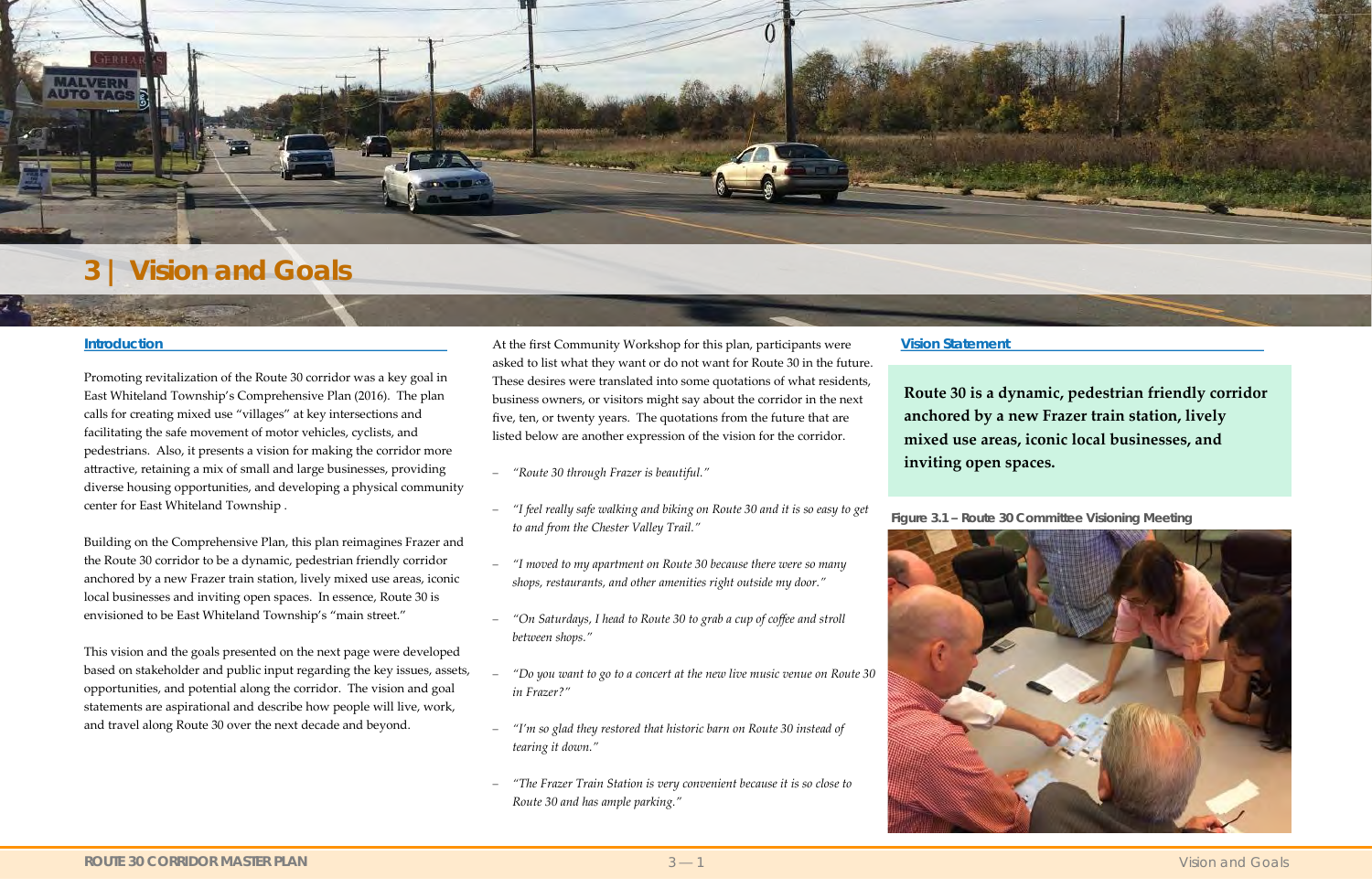| <b>Enhance Local</b><br><b>Identity</b>    | Retain and enhance the character and<br>identity of the corridor, which is rooted in<br>local businesses, institutions, and historic<br>structures                                                                                                        |
|--------------------------------------------|-----------------------------------------------------------------------------------------------------------------------------------------------------------------------------------------------------------------------------------------------------------|
| <b>Enhance the</b><br><b>Streetscape</b>   | Promote a streetscape with consistent<br>sidewalks that is attractive, functional,<br>cohesive, and uniquely identifiable with<br>East Whiteland Township.                                                                                                |
| <b>Mixed Use</b><br><b>Centers</b>         | Encourage the development of two unique<br>mixed-use areas along the corridor that<br>meet the increasing demand for safe,<br>convenient, and lively neighborhoods<br>where residents can live, work, shop, dine,<br>and get fit close to home.           |
| <b>Diverse Housing</b><br>Opportunities    | Permit housing opportunities within the<br>Mixed Use Centers that will allow residents<br>to easily access local businesses for daily<br>needs, exercise, and entertainment<br>regardless of age and ability.                                             |
| <b>Thriving Local</b><br><b>Businesses</b> | Create an environment where residents and<br>visitors can conveniently support diverse<br>local businesses as part of their daily<br>routines.<br>Promote policies that support the retention<br>and expansion of local businesses along the<br>corridor. |









## **Redevelopment**

Promote reinvestment in this historic corridor including infill and redevelopment of underutilized or abandoned properties, façade improvements, and an enhanced streetscape.

# **Open Space**

Integrate landscaping and open spaces into development along the corridor, including pocket parks, rain gardens, parkland, and trail

**Improve Safety and Traffic Flow**

Employ a range of strategies to reduce congestion and enhance safety along the corridor by considering and evaluating options such as intersection improvements, access management, additional travel lanes, and new roadway connections.

**Accommodate All Users**

Create a corridor where residents, visitors, and employees can safely and conveniently walk, bike, or ride transit to destinations.

**New Train Station**

Advocate and plan for a new SEPTA regional rail station in East Whiteland Township that will serve residents, businesses, and institutions along the Route 30 corridor and beyond.

### **Goals**

In order to achieve the vision, the Route 30 Committee, Board of Supervisors, and public established the following interrelated goals for the Route 30 corridor.